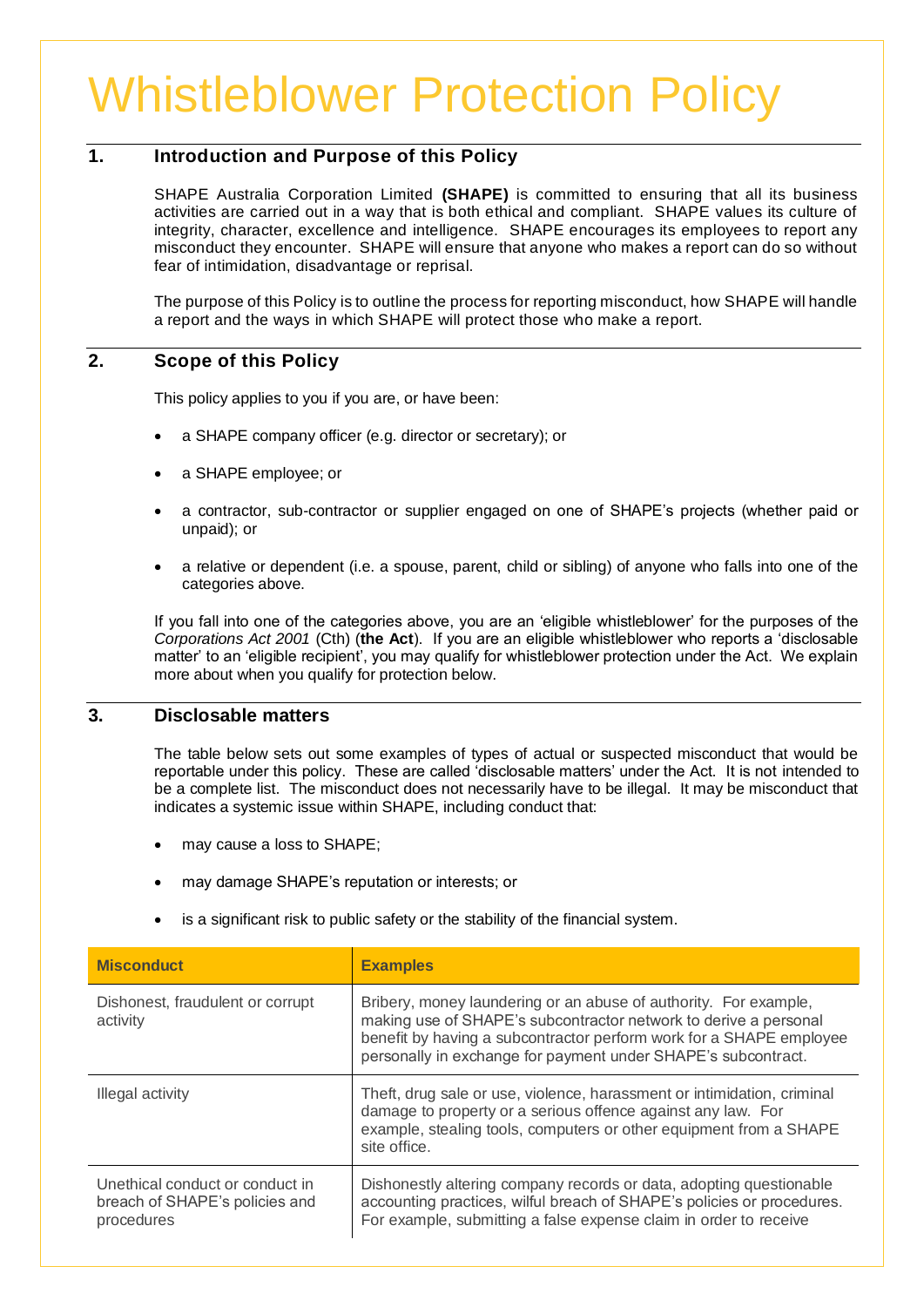|                                                                                                                                                                                                        | money for items or services which are not permitted under SHAPE's<br>expenses policy.                                                                                          |
|--------------------------------------------------------------------------------------------------------------------------------------------------------------------------------------------------------|--------------------------------------------------------------------------------------------------------------------------------------------------------------------------------|
| Engaging in, or threatening to<br>engage in detrimental conduct<br>against a person who has reported<br>or is believed or suspected to have<br>made, or be planning to make, a<br>report of misconduct | Dismissal, alteration to a person's position, discrimination, harassment,<br>injury to a person's employment or damage to their reputation, property<br>or financial position. |

#### **4. Non-disclosable matter**

If a report is not about a disclosable matter, you will not have the benefit of the protections under the Act. Some "personal work-related grievances" are not disclosable matters. If you make a report relating to any of the following personal work-related grievances, you may not be protected under this policy:

- an interpersonal conflict between you and another SHAPE employee or contractor;
- a decision relating to your engagement (including its terms), transfer or promotion; or
- the suspension or termination of your engagement.

However, there are certain circumstances where a personal work-related grievance may still qualify for protection, such as if:

- it includes information about a disclosable matter (a mixed report);
- SHAPE has breached employment or other laws punishable by imprisonment for a period of 12 months or more, engaged in conduct that represents a danger to the public or the report relates to information that suggests misconduct beyond your personal circumstances;
- you suffer from or are threatened with detriment for making a report; or
- you seek legal advice or legal representation about the operation of the protections under the Act.

If you have a personal work-related grievance to report, the matter should be directed to the Group Executive People, Brand and Communications. This policy solely is concerned with disclosable matters under the Act.

## **5. Reporting a disclosable matter**

Before reporting a disclosable matter, you should be careful to ensure that your claims are genuine. This means you must have reasonable grounds to suspect the conduct is a disclosable matter within the meaning of this policy.

If you become aware of a disclosable matter, you should be careful about whom you share the information with and how you go about reporting it. For example, if your report turns out to be false and you have widely spread the information amongst your colleagues or in public, you may become liable for defamation.

#### 5.1 **Internal reports**

If you wish to report a disclosable matter internally, we suggest you first discuss it with our Group Executive People, Brand and Communications (our **Investigating Officer**) or our Chief Executive Officer, Chief Financial Officer, Group Executive EHSQ or Group Executive Strategy (each being a **Whistleblower Protection Officer**). You can contact each of these people via one of [SHAPE's offices.](https://shape.com.au/contact/) You can choose whichever of these people you would prefer. Your intention should be to keep the information you are reporting as confidential as is practicably possible.

Under normal circumstances, you should report any disclosable matter to our Investigating Officer. Where this is not possible, for example, where our Investigating Officer is directly involved in the disclosable matter, you can raise your concerns with any of the Whistleblower Protection Officers.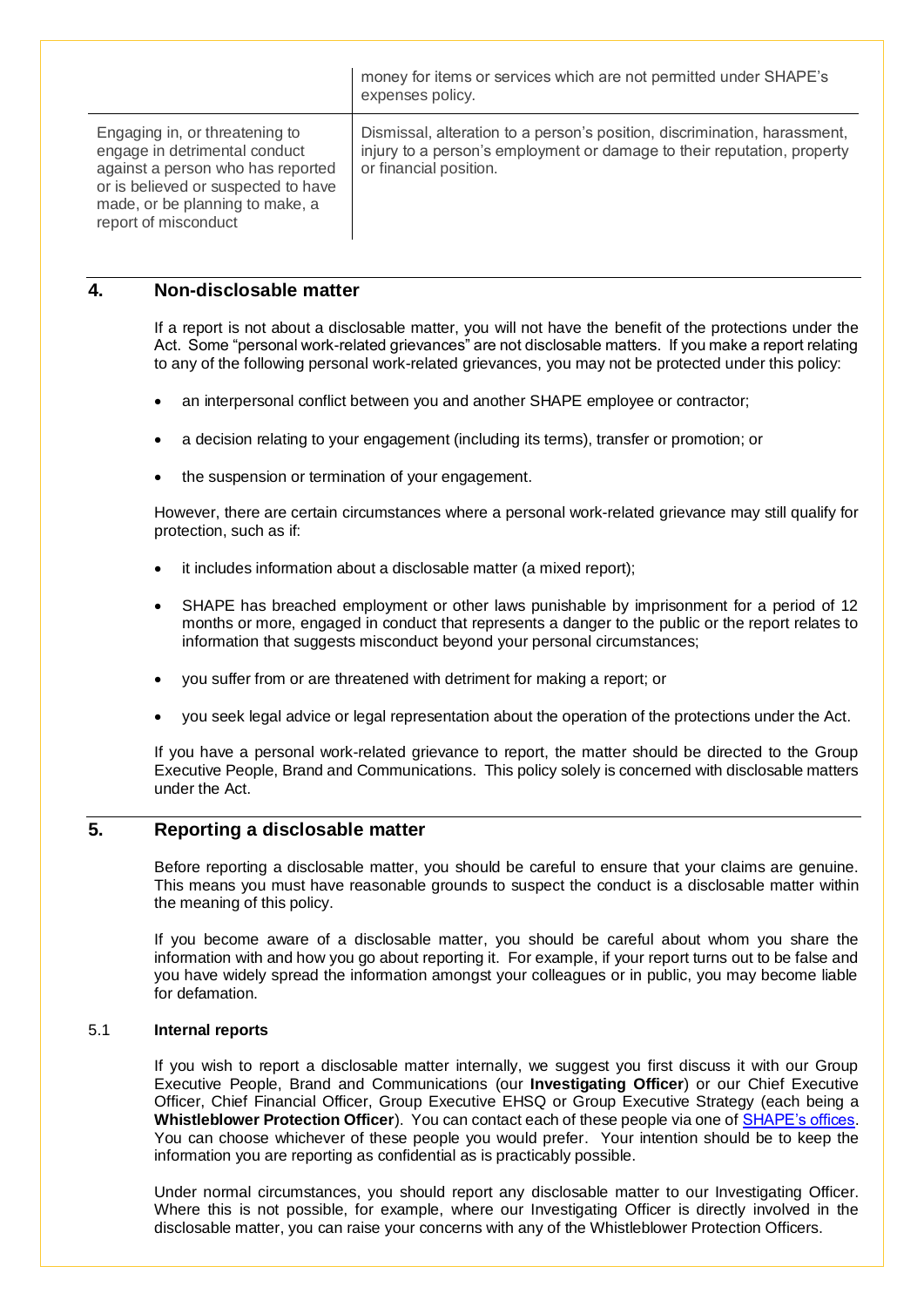#### 5.2 **External reports**

If you are not comfortable reporting the disclosable matter internally to SHAPE, you may wish make a report through SHAPE's independent and external whistleblower platform, WHISPLI, which provides a secure and anonymous online reporting platform. You can find out more about how WHISPLI works [here](https://whispli.com/trust-center/) and access the WHISPLI portal [here.](https://shape.whispli.com/2ab3d3b2-8814-11e9-86f1-0242ac110002)

Alternatively, you can report a disclosable matter to any of the following:

- [ASIC,](https://asic.gov.au/about-asic/asic-investigations-and-enforcement/whistleblowing/how-asic-handles-whistleblower-reports/) APRA or the ATO; or
- SHAPE's auditor, ShineWing; or
- any lawyer (reports made to lawyers for the purpose of obtaining legal advice are protected even if you do not proceed to officially make the report); or
- a journalist or member of parliament (but only where you are making an emergency disclosure or public interest disclosure. If you are unsure whether you are making one of those types of disclosure, we suggest you speak to a lawyer first.)

Each person or entity (whether internal or external) listed above is an 'eligible recipient' for the purposes of the Act. To qualify for protection under the Act, you must be an eligible whistleblower who reports a disclosable matter directly to an eligible recipient. It is important to note that you will qualify for the whistleblower protections under the Act from the time you make your report, regardless of whether you or the eligible recipient recognises that the report qualifies for protection.

#### **6. Protections for whistleblowers**

If you are an eligible discloser who has reported a disclosable matter to an eligible recipient, as described above, you will not be discriminated against or disadvantaged. You will still qualify for protection under the Act even if the report is determined to be incorrect or not substantiated. However, SHAPE takes deliberately malicious or false reports very seriously. If you are found to have made a deliberately malicious or false report then you may be subject to disciplinary action, which may include termination of your employment (if applicable).

The Act provides a number of special protections for whistleblowers. Those protections are intended to be reflected in this policy. There may be additional protections available to you under the Act that are not set out in this policy. If you would like to find out more about those additional protections, you can enquire with our Investigating Officer or Whistleblower Protection Officer or speak to a lawyer.

#### 6.1 **Confidentiality & Anonymity**

All reports made under this policy will be treated with the utmost confidentiality.

If you wish to remain anonymous when making a report, over the course of the investigation and after the investigation is finalised, that is perfectly acceptable and we will respect this. However, you should be aware that if you choose to do so, it could make contacting you and keeping you informed of the progress of the investigation difficult. So that you can remain involved in the reporting and investigating process, you may choose to adopt a pseudonym, use an anonymous email address or telephone number to make your report. Alternatively, you could have a close friend or relative make the report on your behalf. We could involve that person in the investigation process as your representative.

If you make a report via WHISPLI, you will remain anonymous at all stages of the investigation process unless you choose to make your identity known.

It is an offence under the Act for the person to whom you make a report to disclose your identity, or information that is likely to lead to you being identified, without your permission. If you choose to disclose your identity, the person to whom you disclose your identity must keep it confidential unless you consent to your identity being disclosed. There are two exceptions to that rule. The first is where:

- disclosing the information does not reveal your identity;
- it is reasonably necessary to investigate the disclosable matter; and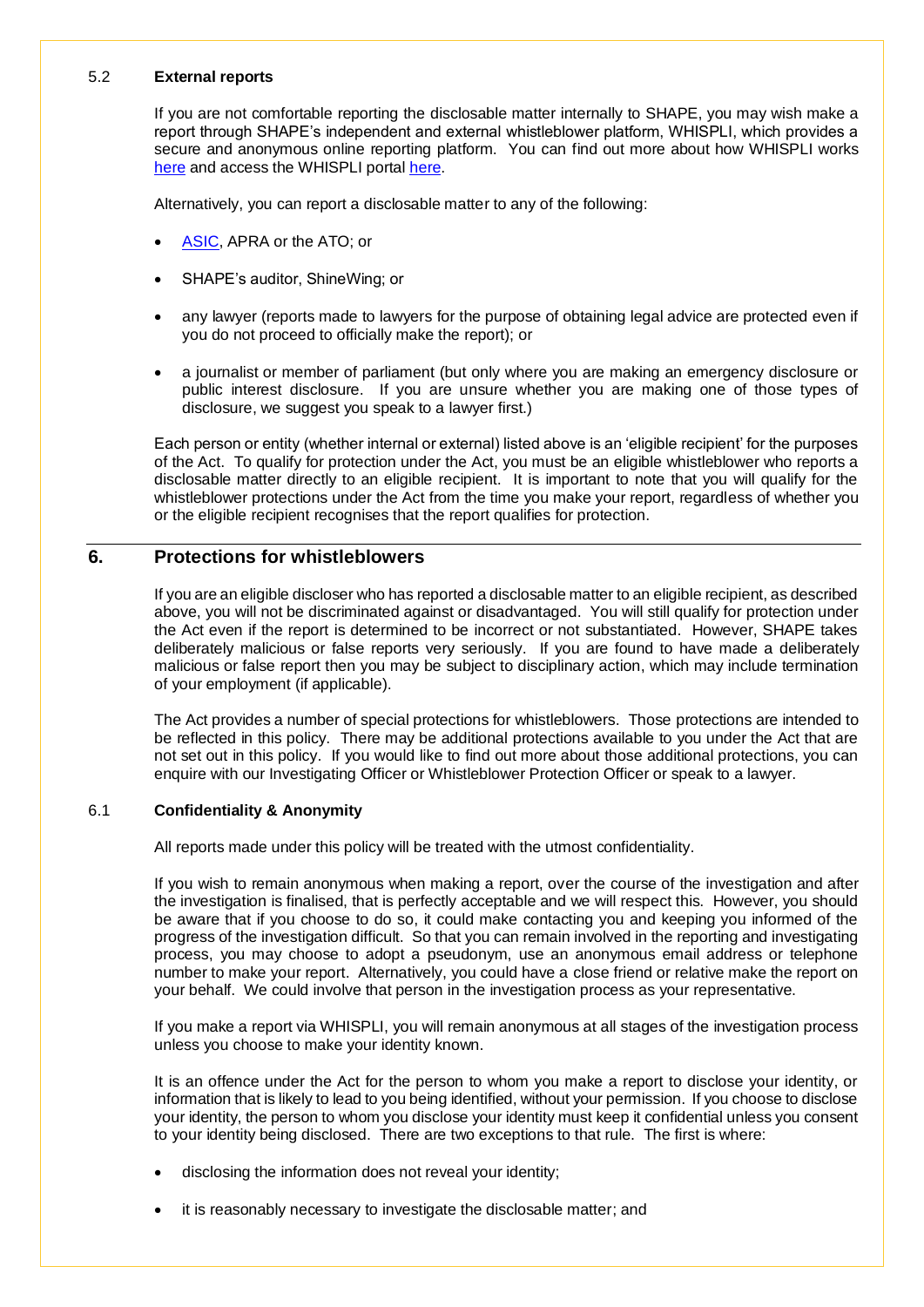• SHAPE has taken reasonable steps to reduce the risk that your identity will be revealed by the information disclosed.

The second is where your identity is disclosed to ASIC, APRA, a Member of the Federal Police or a legal practitioner (for the purposes of obtaining legal advice or legal representation).

#### 6.2 **Protection against detrimental conduct**

It is an offence under the Act for a person to cause or threaten to cause detriment to you or anyone else associated with the reporting or investigation of a disclosable matter. This is the case regardless of whether the threat is express or implied, or conditional or unconditional. You do not have to fear that the threat will actually be carried out. Some examples of detriment are set out in the table on the first page of this policy.

Where your report is handled internally by SHAPE, certain measures will be taken to ensure you are protected against detrimental conduct, including that:

- your personal information will be removed from all correspondence and documents;
- you will be referred to in a gender-neutral context (e.g. as "Person A");
- where possible, you will be contacted to help identify certain aspects of your report that could inadvertently identify you; and
- all paper and electronic documents and other materials relating to the report will be stored securely and access will be limited to those persons directly involved in managing and investigating the report.

If you have reported a disclosable matter and consider that detrimental action has been taken or threatened either against you or anyone associated with the report, you should notify the person to whom you reported the disclosable matter. Where that is not possible for example, where the person to whom you reported is the person causing or threatening to cause you detriment, you may report it to our Investigating Officer, a Whistleblower Protection Officer or WHISPLI.

- You may be able to seek compensation and other remedies through the court system if:
- a person takes detrimental action against you because of a report you have made under this policy;
- you suffer loss, damage or injury as a result of making a report under this policy; and
- SHAPE failed to prevent that person from causing you to suffer loss, damage or injury.

We encourage you to seek independent legal advice if you think you satisfy these criteria.

#### 6.3 **Immunities**

You will not be subject to any court proceedings for making a report under this policy. This includes immunity from:

- civil liability (e.g. for any legal action against you for breach of your employment contract, duty of confidentiality or another contractual obligation);
- criminal liability (e.g. attempted prosecution for unlawfully releasing information). The only exception is where the proceedings relate to you having made a false report; and
- administrative liability (e.g. disciplinary action for making the report).

You will not receive immunity from proceedings that relate to any misconduct you have engaged in when making your report.

Your entitlement to this immunity will depend on whether you satisfy a number of criteria under the Act, such as where the matter you report is not covered by the Act. There will be circumstances where your eligibility for immunity may not be clear cut. If you would like to know more, we suggest that you speak to our Investigating Officer or a Whistleblower Protection Officer in the first instance or seek independent legal advice.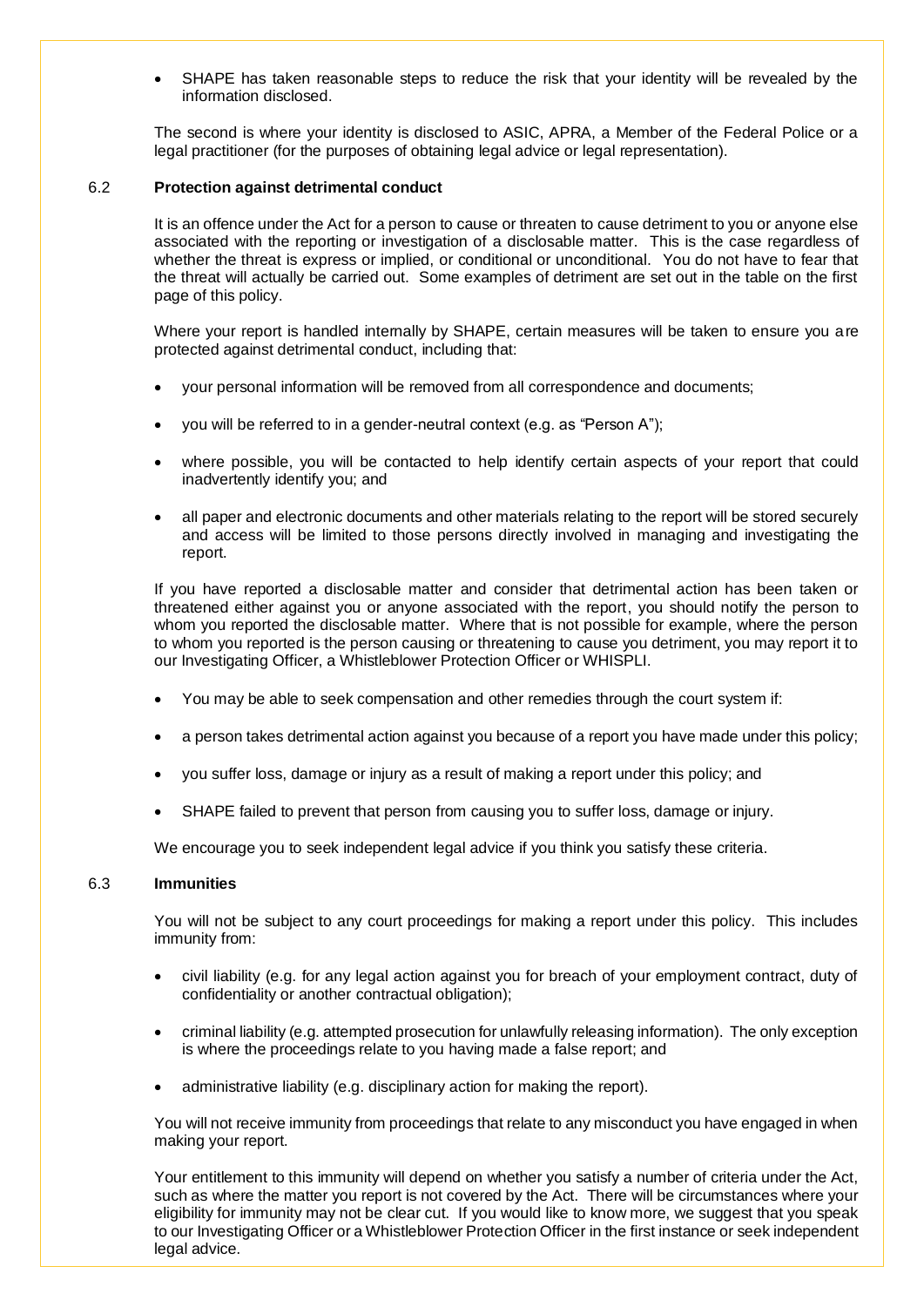## **7. Investigating a report**

#### 7.1 **Internal Investigation Process**

If you make a report to SHAPE's Investigating Officer or Whistleblower Protection Officer, it will be taken seriously and investigated in an impartial manner, and you will not be treated unfairly or victimised as a result. This may mean that you, the person complained about, and any witnesses will be separately interviewed. Again, confidentiality will be maintained at all times. No decision will be made by SHAPE until the investigation is complete and all affected persons have been given a reasonable opportunity to be heard. The timing of the investigation process and the process itself may vary depending on the nature of the report and the complexity and sensitivity of the disclosable matter.

If a report is made about you, you will not be pre-judged. You will have an opportunity to tell your side of the story. You may bring someone with you at the time to give you support. Each complaint will be dealt with in as short a time as is possible in the circumstances.

Once a report is made, the matter will be investigated by our Investigating Officer. If our Investigating Officer feels that there is a reason why they should not conduct the investigation (e.g. they may be a friend of the person complained about), then a Whistleblower Protection Officer may conduct the investigation.

Throughout the investigation process, it is the role of the investigator to safeguard your interests in accordance with this policy and any applicable legislation, and to make sure you are kept informed of how the complaint is proceeding.

On conclusion of the investigation, there are three possible outcomes:

- if the report is substantiated, appropriate remedial action will be taken by SHAPE. What that looks like will depend on the particular circumstances of the report;
- if the report is unsubstantiated, you will be given an explanation as to why that finding was made; and
- if the report is found to have been fabricated or malicious, appropriate disciplinary action may be taken against you.

#### 7.2 **External Investigation Process**

If you make a report via WHISPLI, your anonymous report will be reviewed and assessed by forensic consultants, Curby Partners. An initial response will be provided via the WHISPLI platform within 48 hours. You will have the ability to anonymously correspond with the investigating officer and provide further information. Upon conclusion of the initial investigation (which may take up to seven days), Curby Partners will provide your anonymous report to SHAPE for it to determine the next steps. This may involve:

- a recommendation that SHAPE take no further action;
- an internal investigation conducted by SHAPE, using the WHISPLI platform to communicate with you; or
- an independent investigation conducted by Curby Partners, using the WHISPLI platform to communicate with you.

If you are not satisfied with the outcome of either an investigation conducted internally by SHAPE or externally by WHISPLI and Curby Partners, we suggest you seek your own independent legal advice.

## **8. Breach of this policy**

Breach of this policy will be taken very seriously and may result in disciplinary action, including termination of your employment (if applicable).

## **9. Accessing this Policy**

This policy is available on Toolbox for SHAPE employees and SHAPE's website for anyone external.